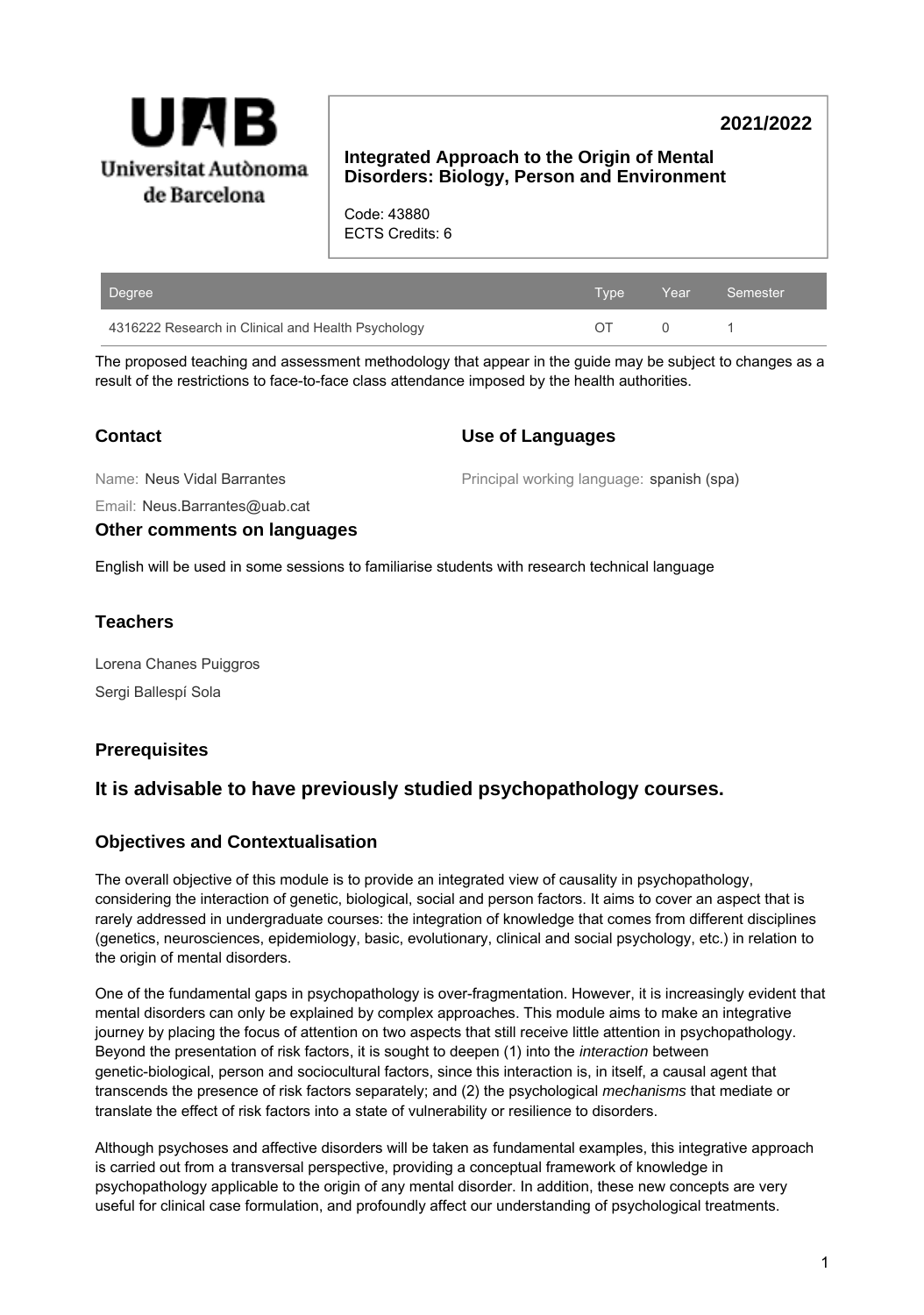### **Competences**

- Analyze critically the most current theories, models and methods of psychological research in the field of clinical and health psychology.
- Analyze data and interpret results on research in clinical and health psychology.
- Discuss the results the results on clinical and health psychology research, and contrast them with existing scientific literature and draw conclusions and practical applications.
- Integrate knowledge and use it to make judgements in complex situations, with incomplete information, while keeping in mind social and ethical responsibilities.
- Search for information in scientific literature using appropriate channels and integrate such information to propose and contextualize a research topic.
- Use acquired knowledge as a basis for originality in the application of ideas, often in a research context.
- Use scientific terminology to argue the results of research in the context of scientific production, to understand and interact effectively with other professionals.

### **Learning Outcomes**

- 1. Analyse and understand different risk factors.
- 2. Contrast the results of the research based on the biological-environment interaction with those that only contemplate one of those factors.
- 3. Integrate knowledge and use it to make judgements in complex situations, with incomplete information, while keeping in mind social and ethical responsibilities.
- 4. Interpret the genetic-environmental interaction in a scientific article.
- 5. Recognise the main etiological influences of psychological disorders.
- 6. Search for information in scientific literature using appropriate channels and integrate such information to propose and contextualize a research topic.
- 7. Use acquired knowledge as a basis for originality in the application of ideas, often in a research context.
- 8. Use scientific terminology to argue the results of research in the context of scientific production, to understand and interact effectively with other professionals.

# **Content**

The module will train the student in the fundamental concepts of the field of study of causation (etiology) in mental disorders, ranging from gene-environment interaction (Ecogenetics) to psychological mechanisms. These are some of the most prominent clinical and research questions that will be addressed:

◊ Reconceptualization of phenotypes: are mental disorders really diseases? Redefinition of psychopathological disorders as networks of symptoms that derive from complex interactions. Examples: the affective and psychotic spectra.

◊ Reconceptualization of the concept of 'genetic basis of mental disorders': The genetics of mental disorders is the genetics of sensitivity to the environment.

◊ Reconceptualization of biological bases: Top-down models of environmental influence on brain development.

◊ Reconceptualization of the environment and its measurement: From the "big data" of epidemiology to the "scientific" measurement of daily life and personal relationships.

 $\Diamond$  Key 'person' mediating factors: Temperament, affective attachment, cognitive schemas.

◊ Gene-brain, environment and person interaction: From the concept of "risk" to "differential sensitivity to the environment".

◊ Impact of these new concepts on clinical formulation and psychological treatments.

# **Methodology**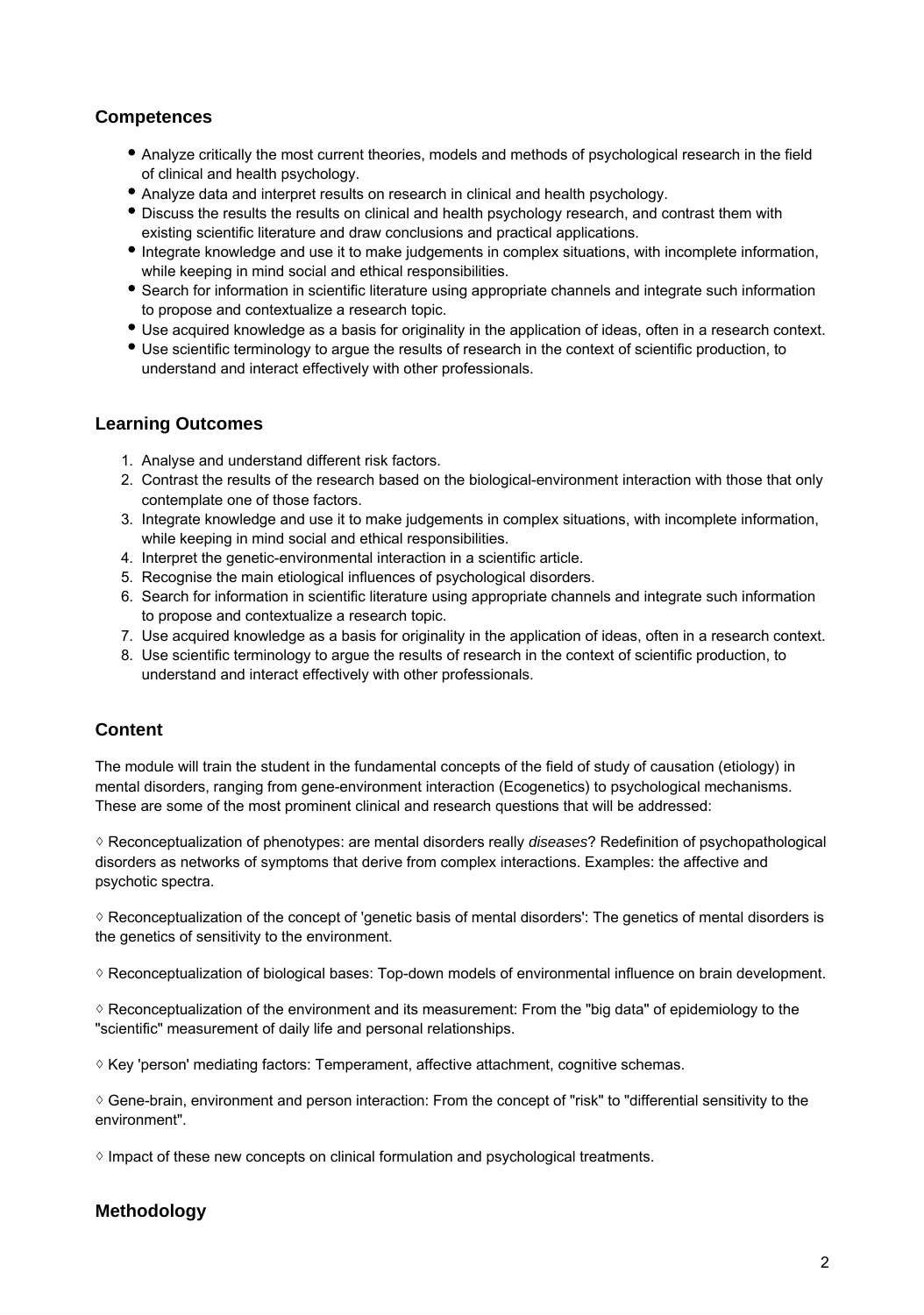**The contents will be presented by the instructors in the form of seminars, where they will present not only topical information, but also an analysis of the ideological-theoretical background underlying very different approaches applied to the same research questions. It will be promoted and expected that students have a great degree of participation during the seminars. This will enable them to learn how to formulate questions and reasoned arguments on complex subjects of great novelty. Each of the students will be asked to do "mental experiments" to promote the transfer of concepts worked in class to the specific field of their interest (usually the one on which the research work is done). One of the most important aspects will be the work of reflective criticism on the data and conclusions presented to the students. Finally, each student will perform a critical essay on which s/he will have supervision.**

Annotation: Within the schedule set by the centre or degree programme, 15 minutes of one class will be reserved for students to evaluate their lecturers and their courses or modules through questionnaires.

| <b>Title</b>                                               | <b>Hours</b> | <b>ECTS</b> | <b>Learning Outcomes</b> |
|------------------------------------------------------------|--------------|-------------|--------------------------|
| Type: Directed                                             |              |             |                          |
| Class discussions                                          | 10           | 0.4         | 4, 3, 8                  |
| Presentation of topics and research                        | 27.5         | 1.1         | 1, 2, 4, 5, 7            |
| Type: Supervised                                           |              |             |                          |
| Supervision meetings of the written essay and presentation | 7.5          | 0.3         | 6, 4, 3, 8               |
| Type: Autonomous                                           |              |             |                          |
| Elaboration of the critical essay                          | 40           | 1.6         | 2, 4, 3, 7, 8            |
| Preparation and performance of the oral presentation       | 20           | 0.8         | 2, 8                     |
| Reading and studying                                       | 35           | 1.4         | 1, 2, 3, 7               |
| Search of relevant scientific information                  | 10           | 0.4         | 6                        |

#### **Activities**

### **Assessment**

The main activity is the elaboration of a critical scientific essay, not a mere review of the literature in a given field.

The goal is to write an essay on a specific scientific question in the field of the module (test of maximum 4 faces to double s sheet of references) and presentation in class. It does not need to be on a specific psychological disorder, given that the focus application of the conceptual framework of an integrated approach to the understanding of mental phenomena. The followir will be evaluated:

o Proving that the student has reviewed relevant information from different sources (bibliographies, databases, etc).

o Being able to integrate literature that addresses variables from different areas/levels of complexity (e.g., genetic, psychos

o The bility to respond to the scientific question posed, to analyse pros and cons of different approaches in the field and diff underlying research, and to obtain sound conclusions.

#### **Assessment Activities**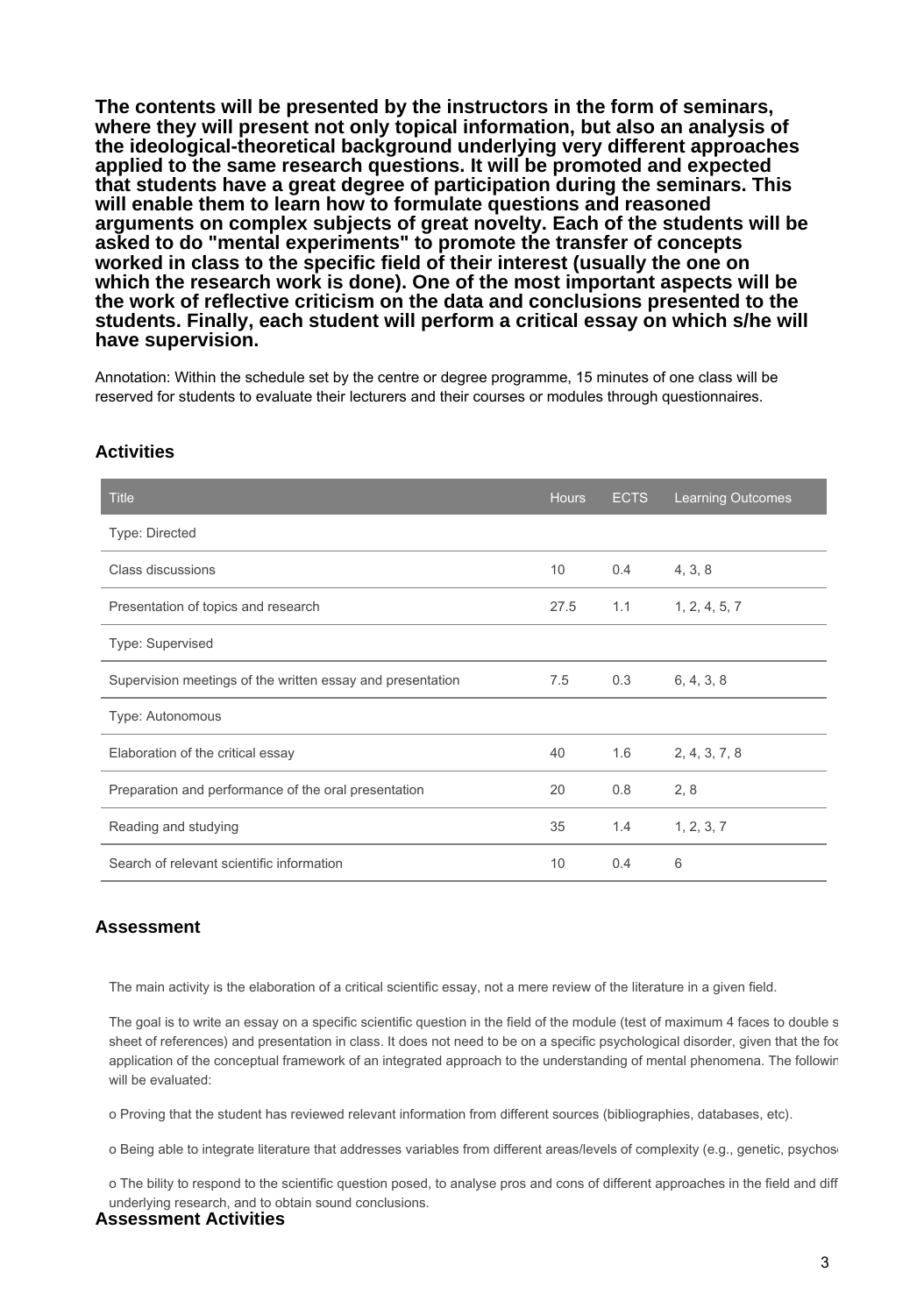o The ability to synthesize complex information with clarity and express complex ideas and a discourse in the written and or

| <b>Giteding criteria</b>                                                                                                                                                                             | Weighting | Hours ECTS |   | Learning<br>Outcomes     |
|------------------------------------------------------------------------------------------------------------------------------------------------------------------------------------------------------|-----------|------------|---|--------------------------|
| It is compulsory to attend 90% of sessions.<br>EV1. Attendance (minimum 90%) and quality of active participation in<br><b>FI बाक</b> student fails the subject, it is possible to be reevaluated if: | 10%       | $\Omega$   | 0 | 1, 6, 2, 4, 3, 5,<br>7.8 |
| E. Villo Entable britantic the frames is entitled as say                                                                                                                                             | 50%       | O          | O | 6.4.3.7.8                |

b.V3.aOinglibeeseatstissed thea total inteastigaties weighting two thirds of the 103 tal grading of the subject. 7, 8

A student who has delivered the tests with a weight of 4 or more points (40%) cannot be considered as 'not possible to be  $\epsilon$ 

 $\mathsf{Bihlig}$ graphy $\mathsf{y}_\mathsf{esc}$ ribing grading criteria at the Faculty of Psychology is available at: http://www.uab.cat/doc/DOC\_avaluac

Barrantes-Vidal, N., Grant, P., Kwapil, T.R. (2015). The role of schizotypy in the study of the etiology of schizophrenia-spectrum disorders. Schizophrenia Bulletin, 41 (suppl. 2), S408-S416.

Dick, D.M. (2011). Gene-environment interaction in psychological traits and disorders. Annual Review of Clinical Psychology, 7, 383-409.

Duncan, L.E. & Keller, M.C. (2011). A critical review of the first 10 years of candidate gene-by-environment interaction research in psychiatry. American Journal of Psychiatry, 168, 1041-9.

Guloksuz, S., van Os, J., Rutten, B.P.F. (2018). The Exposome Paradigm and the Complexities of Environmental Research in Psychiatry. JAMA Psychiatry, Jun 6.

Jaffee, S.R. (2017). Child Maltreatment and Risk for Psychopathology in Childhood and Adulthood. Annual Review of Clinical Psycholology, 13, 525-551.

Moffitt, T.E., Caspi, A. & Rutter, M. (2005). Strategy for investigating interactions between measured genes and measured environments. Archives of General Psychiatry, 62, 473-481.

Reiss, D., Leve, L.D. & Neiderhiser, J.M. (2013). How genes and the social environment moderate each other. American Journal of Public Health, 103 (Suppl. 1), S111-21.

van Os, J., Kenis, G., & Rutten, B.P. (2010). The environment and schizophrenia. Nature, 468(7321), 203-212.

van Os, J., Rutten, B.P., & Poulton, R. (2008). Gene-environment interactions in schizophrenia: review of epidemiological findings and future directions. Schizophrenia Bulletin, 34, 1066-1082.

#### Complementària

Barrantes-Vidal, N. (2014). Trauma and psychosis: Is it easier to study quarks than subjective meaning? Acta Psychiatrica Scandinavica, 129, 478-479.

Barrantes-Vidal, N., Chun, C., Myin-Germeys, I., & Kwapil, T.R. (2013). Psychometric schizotypy predicts the experience of psychotic-like, paranoid, and negative symptom experiences in daily life. Journal of Abnormal Psychology, 122, 1077-87.

Brendgen, M., Vitaro, F., Bukowski, W.M., Dionne, G., Tremblay, R.E. & Boivin, M. (2013). Can friends protect genetically vulnerable children from depression? Developmental Psychopathology, 25, 277-289.

Cristóbal-Narváez, P., Sheinbaum, T., Rosa, A., Ballespí, S., de Castro-Català, M., Peña, E., Mitjavila, M., Kwapil, T.R. & Barrantes-Vidal, N. (2016). The interaction between childhood bullying and the fkbp5 gene on psychotic-like experiences and stress reactivity in real life. PLoS One, Jul 7, 11(7):e0158809.

Cristóbal-Narváez, P., Sheinbaum, T., Ballespí, S., Mitjavila, M., Myin-Germeys, I., Kwapil, Mitjavila, M., T.R., Barrantes-Vidal, N. (2016). Impact of adverse childhood experiences on psychotic-like symptoms and stress reactivity in daily life in nonclinical young adults. PLoS One, Apr 15;11(4):e0153557.